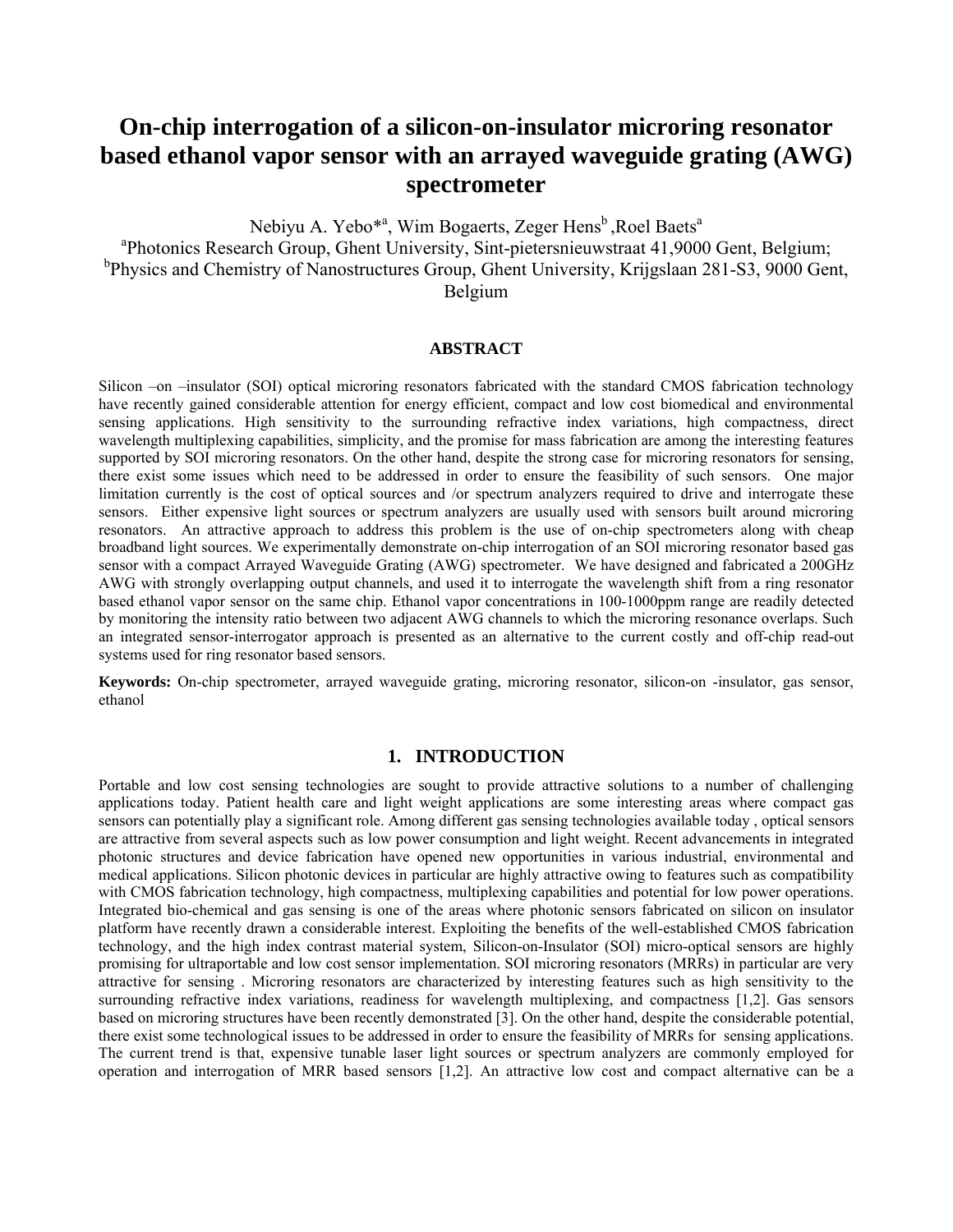broadband source driven and on-chip interrogated sensor system. Taking advantage of current advancements in on-chip spectrometers such a goal can potentially be attained. Integrated Planar Concave Gratings (PCGs) and Array Waveguide Gratings (AWGs) have been widely studied and used for wavelength division multiplexing applications [4]. In contrast to PCGs, narrow channel spacing AWGs can be realized on much smaller footprints on an SOI platform providing convenience for compact device implementation [4]. Different techniques based on AWGs have been recently reported for wavelength shift interrogation in Fiber Bragg Grating sensors [5-7]. In previous demonstrations, either silica based AWGs or larger footprint high resolution SOI AWGs were used. Moreover, the application of such interrogators for onchip sensors such as ring resonators has been barely demonstrated. By monitoring the intensity ratios between two adjacent channels of a high resolution, 0.18nm channel spacing SOI AWG, it has been demonstrated that very small wavelength shifts from an FBG sensor can be interrogated [6]. However, such a high resolution comes at the cost of larger device size (8mm x 8mm), and the reported insertion loss was high. In addition, for very sensitive sensors, where large resonance shifts can be achieved at low analyte concentrations, moderate channel resolutions offer a better dynamic range for interrogation with intensity ratios. Here, we demonstrate that a 1.6nm channel spacing AWG designed to have broad spectral response can be used to interrogate very sensitive MRR based gas sensors. The AWG used in this work, which is fabricated on a chip consisting of the MRR sensor and several other structures, takes a footprint of only 500µm x 200µm. The MRR based gas sensor is coated with a porous ZnO nanoparticle film for ethanol vapor detection. The ZnO nanopraticle suspension is prepared by colloidal chemistry. Ethanol vapor concentrations in 100ppm -1000ppm range are readily monitored with our sensor–interrogator system by measuring the intensity ratios between adjacent AWG channels.

## **2. SENSOR INTERROGATION SCHEME**

Our AWG-interrogated MRR sensor system is designed such that the drop port of the microring resonator serves as an input to the AWG spectrometer. The AWG design is tailored to have strongly overlapping adjacent output channels. As a result, the MRR resonance can simultaneously be detected at any two of such overlapping channels around the resonance wavelength. Ultimately, variations in the intensity ratio between these adjacent channels can be used to measure the MRR resonance shift due to environmental effects such as gas adsorption in coating materials.



Figure 1. Given three neighboring AWG channels centered at 1550nm, 1551.6nm and 1553.2nm, theoretical estimates of intensity ratios between adjacent channels as a function of the MRR resonance wavelength for Gaussian profiles of 1.5nm FWHM (dotted lines), and 2nm FWHM ( solid lines)

Approximating the MRR resonance and the AWG channel response by Lorentzian and Gaussian profiles, respectively, equation 1 can be used to estimate the intensity ratio variations between the kth and  $(k+1)$ th channels with the resonance shift [5, 6].

$$
\frac{I_k}{I_{k+1}} = \frac{\int_{0}^{\infty} T_{MRR}(\lambda) T_{AWG}(k,\lambda) d\lambda}{\int_{0}^{\infty} T_{MRR}(\lambda) T_{AWG}(k+1,\lambda) d\lambda} \qquad 1
$$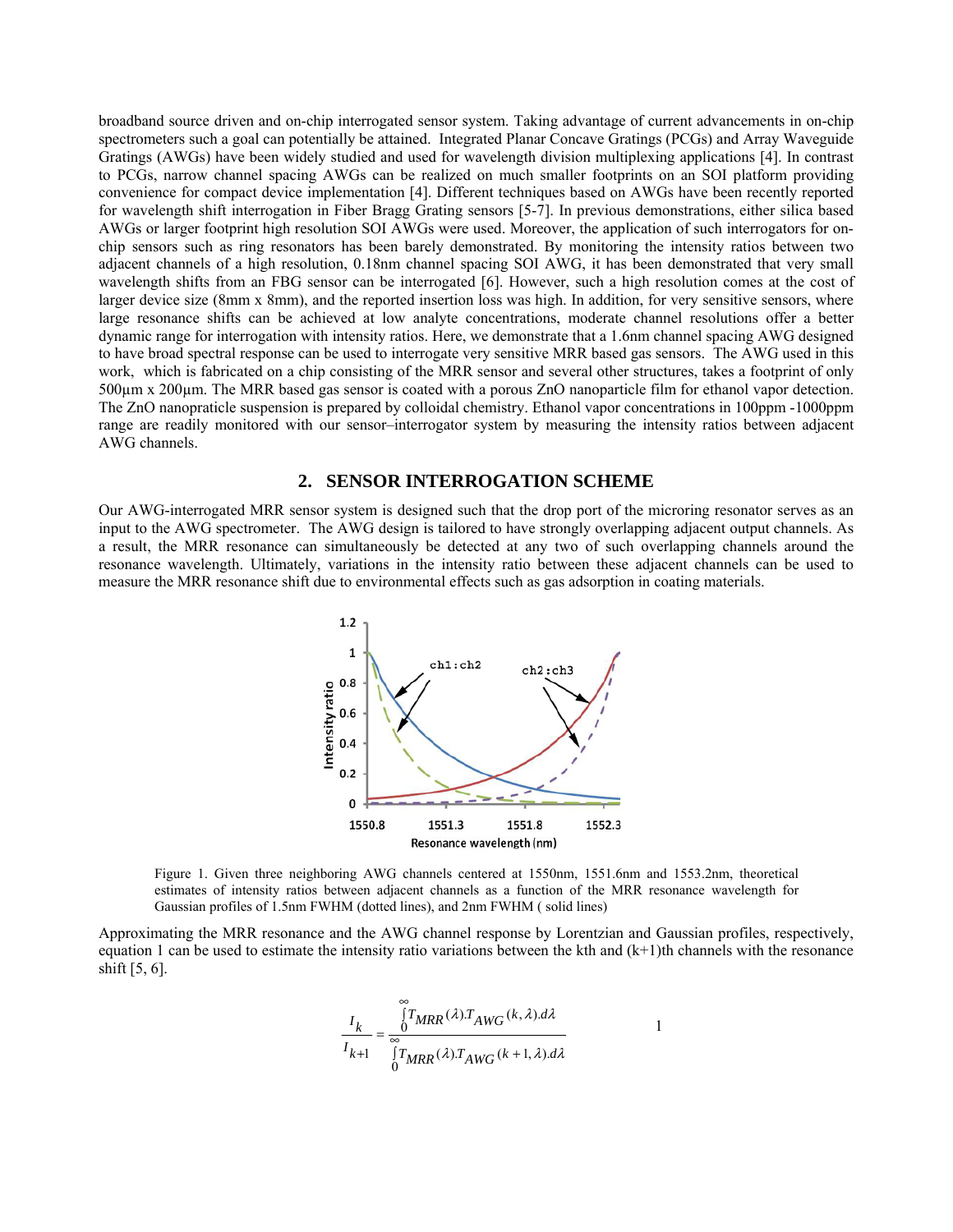Where,  $^{T}MRR^{(\lambda)}$ ,  $^{T}AWG^{(k,\lambda)}$ ,  $^{T}AWG^{(k+1,\lambda)}$  represent the transmissions from the MRR drop port, kth AWG channel and  $(k+1)$ th AWG channel respectively, at an arbitrary wavelength,  $\lambda$ .

For instance, for a MRR with a FWHM of 0.05nm and a 200GHz AWG, figure 1 show how the intensity ratio evolves across three neighboring AWG channels centered at 1550nm, 1551.6nm and 1553.2nm, as a function of the resonance wavelength. The solid and dotted curves show values calculated for Gaussian channel profiles with FWHM of 2nm and 1.5nm, respectively.

Most importantly, figure 1 demonstrates that sufficient channel overlap is crucial in order to achieve well-resolvable power ratio changes corresponding to small resonance shifts. This criterion is more critical for a MRR with a very narrow resonance bandwidth, and the effect becomes apparent as the resonance shifts further towards the center of a channel.

## **3. DESIGN AND FABRICATION**

In an AWG-interrogated MRR sensor configuration, the drop port of the microring resonator is connected to an AWG input port. The AWG is designed such that its adjacent output channels overlap significantly, so the MRR resonance will consequently be detected at any two of such overlapping channels. Ultimately, the variations in the intensity ratio between the adjacent channels can indicate the MRR resonance shift due to environmental effects.

For wavelength shift interrogation, fairly sharp response is required while maintaining an adequate channel overlap. In such an application, a simple broad input waveguide can be used to obtain broader channel profiles. In this work, a 16 channel, 200GHz (1.6nm channel spacing), AWG is designed such that the output from a MRR drop port overlaps with any two adjacent channels. For this particular sensor interrogation application, an adiabatically tapered input waveguide with start width of 0.45µm and a broader end width of 4µm is chosen in order to broaden the channel response, and hence, enhance the overlap between adjacent channels. Fig. 2 shows an optical microscope image of the fabricated AWG interrogated ethanol vapor sensor.



Figure 2. An optical microscope image of the AWG interrogated ethanol vapor sensor with ZnO porous film on the MRR. The AWG used for the spectral response characterization is partially shown in the image.

Silicon microring resonator used here for gas detection has a radius of 5µm, and has been designed to operated in the telcom range near 1550nm. The bus and ring waveguides are 220nm high and 450nm wide in dimension. For coupling light in and out of the rings, grating couplers are connected to the bus waveguides through adiabatic tapers. The fabrication of the sensor –interrogator system has been done in a standard CMOS fabrication facility at IMEC-Leuven. The standard fabrication process starts with wafer scale photo-resist patterning of a silicon –on-insulator substrate through 193nm deep-UV lithography. The nano/micro optical structures are later on formed by dry etching the top 220nm thick silicon layer. The SOI substrate consisted of a 2µm thick SiO2 layer sandwiched between the top silicon layer and a bottom silicon substrate [3].

For coating with gas sensitive chemical films, the optical chips are lithographically patterned with a photoresist. After the coating step , the photoresist is removed with lift-off process leaving local films on the rings.

In this work gas sensitivity is achieved by about 240nm thick porous ZnO film locally coated on a MRR. The ZnO film is prepared from colloidal nanoparticles suspended in ethanol. The porous nature of the film offers a large surface area for gas adsorption. The detailed nanoparticle synthesis and sensitive film preparation procedures are presented in [2].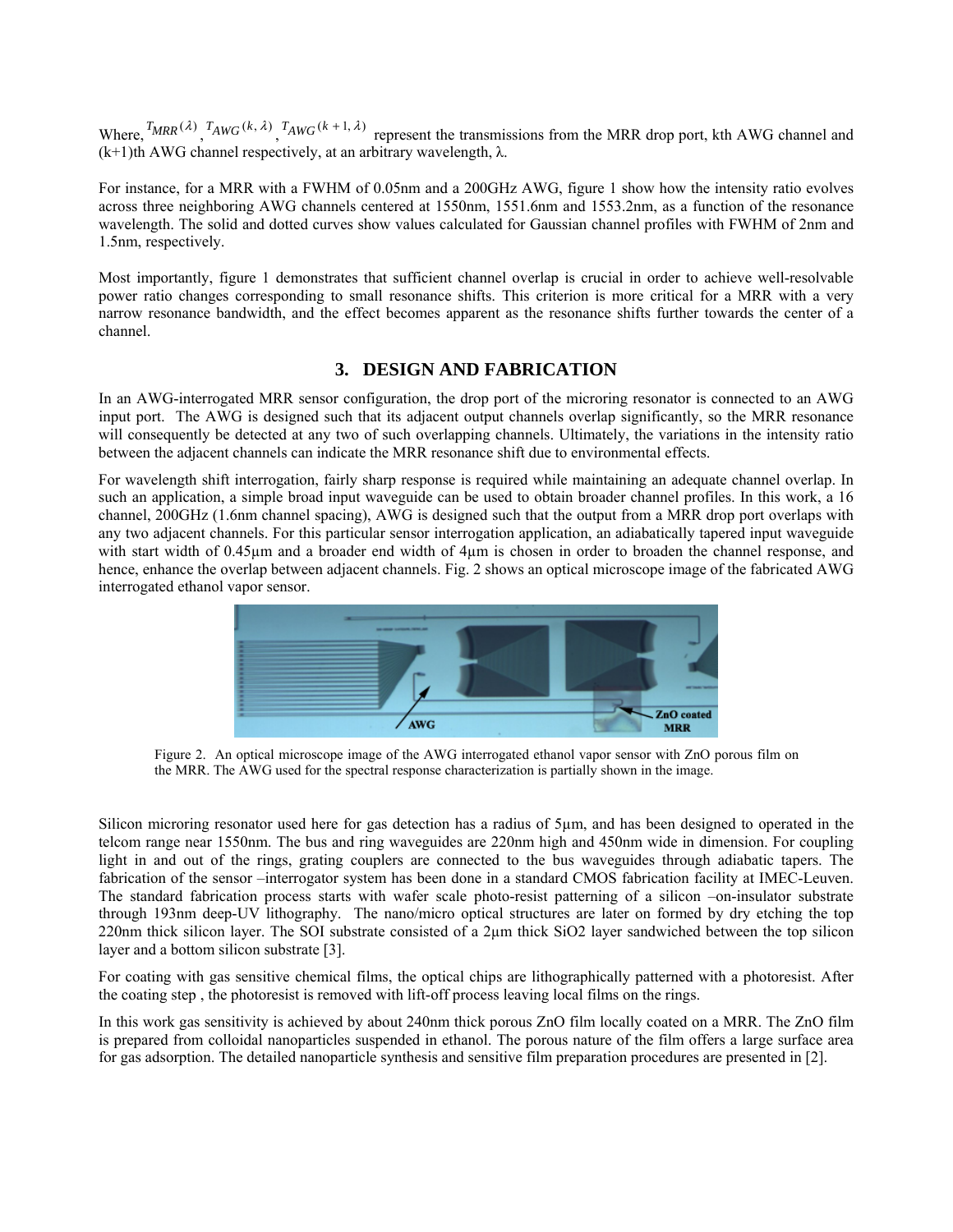## **4. EXPERIMENTAL RESULTS**



Figure 3. Normalized transmission spectrum of an AWG with 4µm wide input waveguide

For the purpose of preliminary studies on the AWG channel response, an additional AWG is fabricated on the same chip without a ring attached to it. The spectral response from an AWG with a 4µm input waveguide measured with a superluminescent LED (SLED) and a spectrum analyzer is shown in fig. 3. The transmission is normalized to that of a 450nm wide photonic waveguide on the same chip. The insertion loss for the central channels is about -3dB, and the nearest neighbor cross talk is around -17dB, which is of a typical order for such compact SOI AWGs. Notably, a strong overlap between neighboring channels is achieved as sought in this application. The 3dB bandwidth of a channel response is approximately 2.3nm with over 0.9nm overlap with channels at either side.



Figure 4. Illustrations of intensity changes measured from three neighboring channels: a) at 0ppm(pure nitrogen), b) at 980ppm ethanol vapor concentrations.

In the eventual sensing system, the broadband source and the detectors will be co-integrated with the sensing chip. However, for the present experiment the sensing chip is placed in a small gas chamber and the light source and the detector were kept outside. Vertical coupling through gratings is used to couple light in and out of the sensor. The top side of the gas chamber is covered with a glass window to facilitate the coupling. While a single mode fiber is used for in-coupling, the output light is collected by an Infrared Camera. Further details on the setup are presented in [3]. The measurement accuracy of this setup is highly influenced by the noise due to the light which is scattered from the sample surface and reaches the camera. Due to the typically low power spectral density of a broadband source, we have chosen to use a tunable laser source of about 3mW to couple sufficient light through the glass cover. Operating at such low powers reduces the noise on the camera measurement and allowed us to characterize the device in a gas environment.

The output intensities from three consecutive AWG channels are simultaneously monitored before and after exposure to 120ppm, 240ppm, 480ppm and 960ppm ethanol vapor concentrations. Figure4 illustrates how the intensity across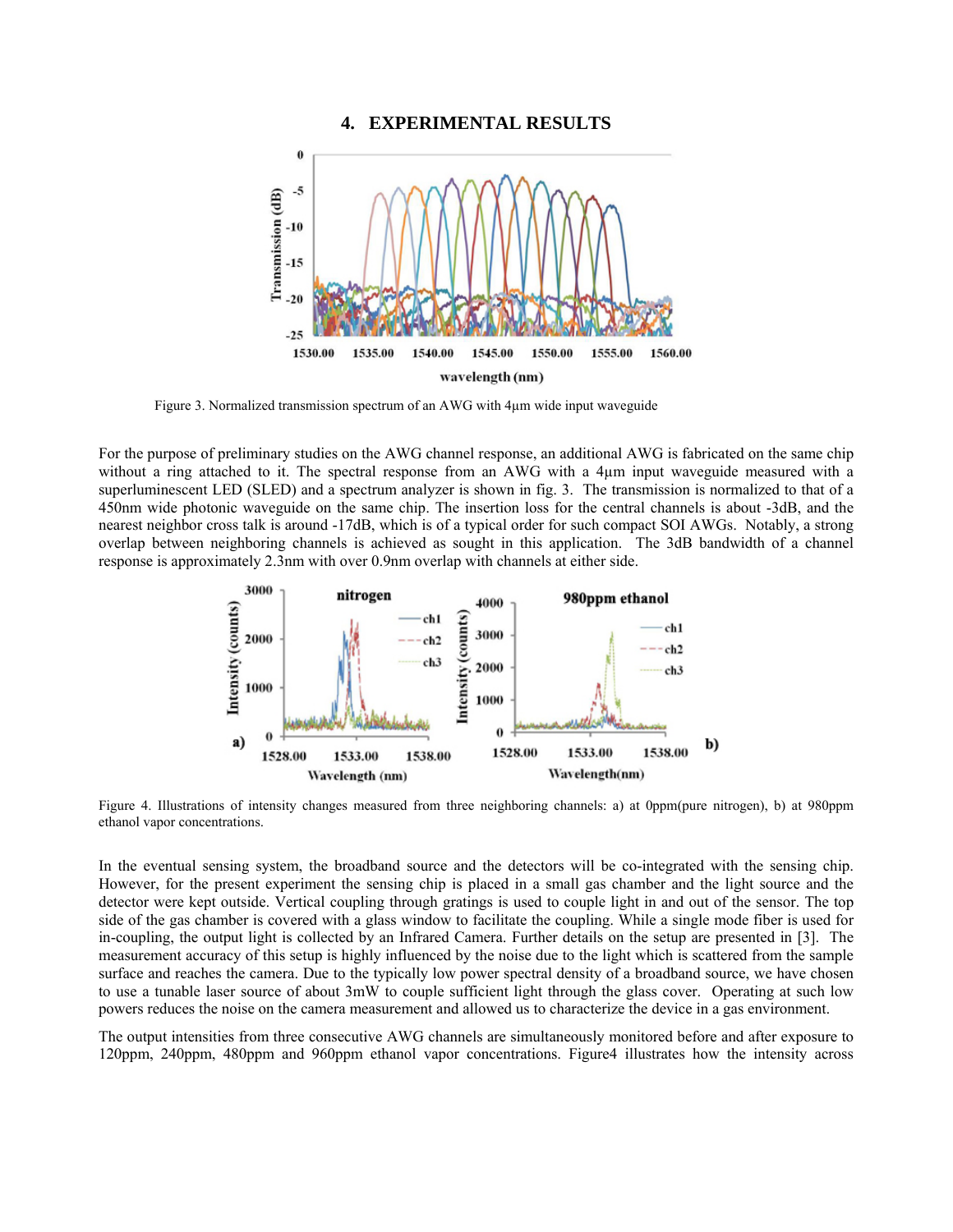adjacent channels changes with changing gas concentration. The noisy features are due to the distant coupling through the glass window, and the scattered light.

The average intensity measured from each channel is then used to calculate the fractional intensity between adjacent channels at a given gas concentration. To better visualize the relation between the resonance wavelength and the intensity ratios, the resonance shifts at these vapor concentrations are recorded from the MRR through-port. Figure 5a depicts the average channel intensities as a function of vapor concentration, and figure 5b shows the intensity ratios calculated at the corresponding measured resonance shifts. The solid line in figure 5b is an exponential fit to the ratios between channels 2 and 3.

As observed on figure 5, fairly smooth transition from a pair of adjacent channels to the next pair is readily achieved indicating a good overlap between neighboring channels. More interestingly, the third channel emerges to take part in the play as the intensity ratio between the first two channels begins to fall below 0.2, which is comparable with the simplified theoretical estimate for a 2nm FWHM AWG as shown in figure 1. The 3dB bandwidth of the MRR measured at the through port is less than 50pm. While our on-chip sensor-interrogator system is very suitable for highly sensitive gas sensors as demonstrated in this work, it can as well be used to detect small resonance shifts. From the trend shown in the figure 4b, resonance shifts of 20pm to 800pm should be readily interrogated with the ratio between just two channels.



Figure 5 a) average intensities measured from three channels at different ethanol vapor concentrations, b) calculated intensity ratios as a function of resonance shifts corresponding to vapor concentrations shown in fig (a) with an exponential fit to ch2:ch3 (solid line)

#### **5. CONCLUSION**

On –chip read-out of a silicon mircroring resonator based gas sensor is demonstrated. An SOI microring resonator is coated with ZnO nanoparticle film for ethanol vapor detection and a compact on-chip AWG spectrometer is used to interrogate the resonance shift upon interaction with gas molecules. The 200GHz AWG used in this work is designed in such a way that its adjacent output channels strongly overlap. As a result, shifts in the microring resonance have been